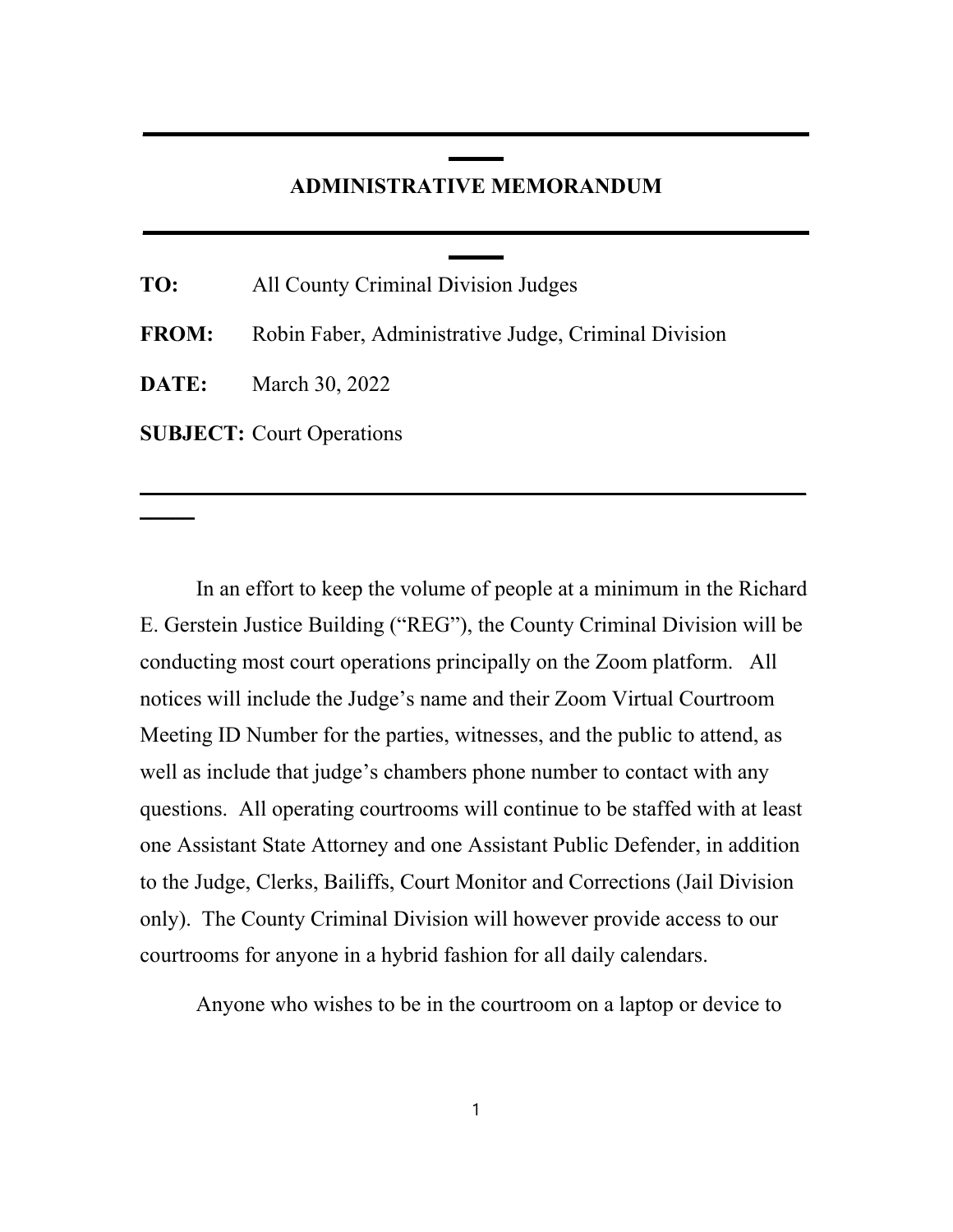see Zoom MUST have their device's microphone and the Zoom audio muted at all times regardless of whether or not they are speaking. The courtroom microphones which are connected to Zoom will pick up the audio. If the device and/or Zoom audio on an individual device is on, this will result in echo and feedback.

Judges must be diligent about requiring people to speak into the courtroom microphones. In addition, judges must frequently check in with their court reporters to make sure the record is being captured at all times.

## **In all REG Division and Branch courtrooms**:

- ⦁ All hearings will continue by Zoom. In-custody defendants assigned to the Jail Division at REG will be transported to Court as necessary and in compliance with COVID protocols.
- Motions with evidence will be set for in-person hearings through the assigned Judge.
- ⦁ All other motions will be heard on Zoom.
- ⦁ All County Criminal Division and Branch courtrooms have the setting format of sounding Trials in the mornings and conducting Trials in the afternoon. The Morning Soundings will be conducted by Zoom with in-person trials scheduled that afternoon. Bench trials will be in person, unless all parties agree to proceed otherwise.